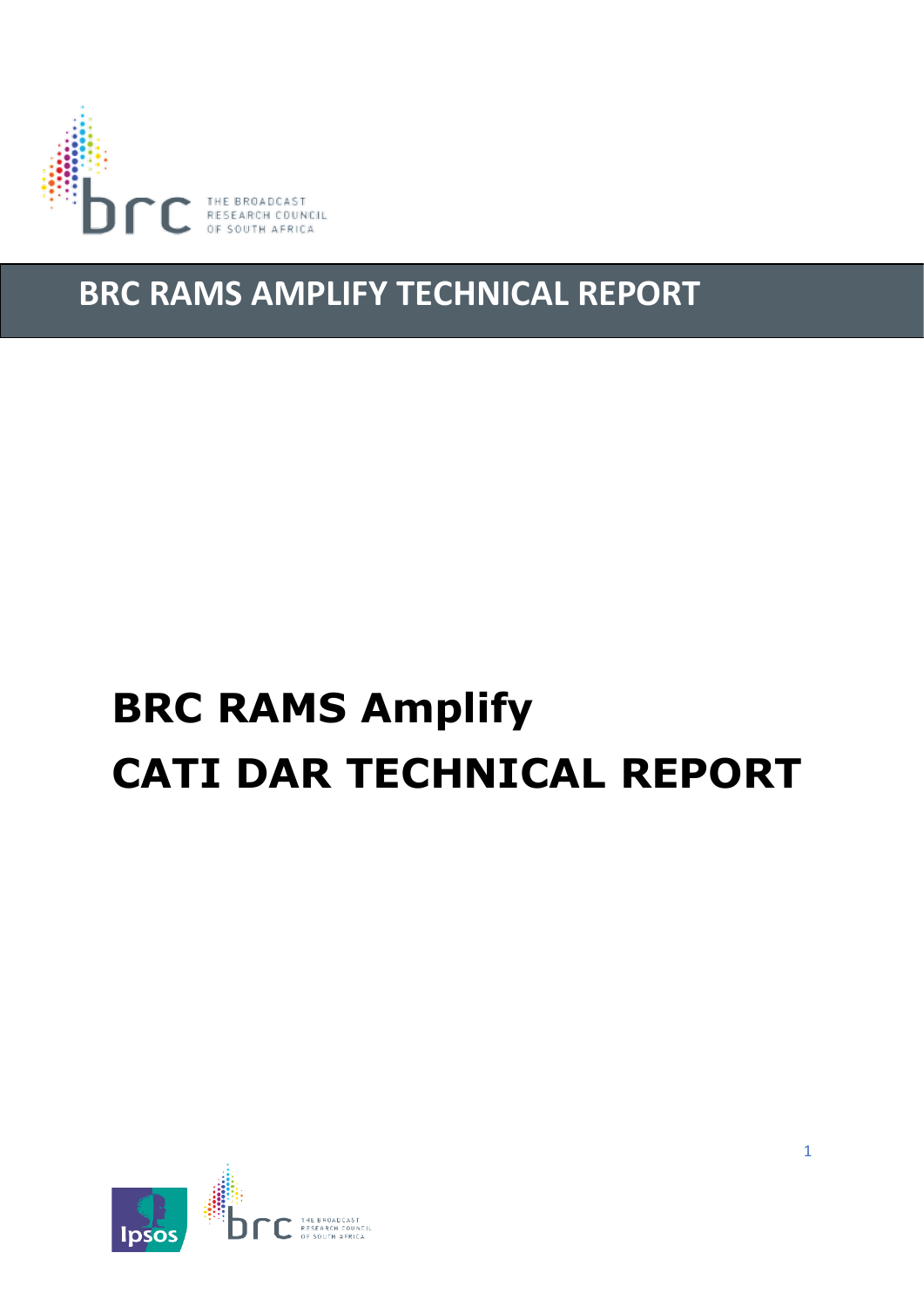# **1. Introduction to CATI DAR**

The collection of data on South African radio listening behaviour for the Broadcast Research council's BRC RAMS Amplify Computer Assisted Telephone Interviewing (CATI) Day-After-Recall (DAR) study commenced on 19 April 2021. The study is a bespoke audience survey forming part of a wider radio audience measurement programme including a passive listening panel using MediaCell technology which is still in set-up phase. The RAMS Amplify CATI DAR survey is designed to meet the immediate needs of radio broadcasters and advertisers and to provide a robust sample in the longer term.

The CATI DAR survey consists of daily telephonic interviews, adding to 3 000 interviews every month:

- With individuals aged 15 years or older to collect their demographic information, general media behaviour and radio listenership in the past 7 days and the day preceding the interview ('yesterday').
- With those individuals who have listened to the radio on the day preceding interviewing ('yesterday') to collect their radio station listening data for 'yesterday' by daypart, quarter hour, device and location, for all South African Commercial, Public Broadcasting Service (PBS) and Community radio stations.

The aim is to build a 12-month rolling sample of 36 000 by the end of March 2022, but with the option to provide earlier releases with available data. After a process of scrutiny and independent auditing, it was decided to release a 5-month (April to August 2021) cumulated sample of 15 058. The next release will be based on a 7-month cumulated dataset (April to October 2021).

# **2. Definition of terms**

#### **Area classification or Geo-type**

Areas are classified into one of three area types using the Stats SA Census classification as a guideline. In the CATI DAR sample these areas are not pre-determined (see RDD below), but rather respondents are asked to classify their area type during the interviewing process. Using a funnel approach, respondents are first asked in which province they live, then in which district municipality, and finally in which of these area types:

• **Metro** – where respondents live in a metropolitan municipality, namely Buffalo City Metropolitan Municipality, Nelson Mandela Bay Metropolitan Municipality, Mangaung Metropolitan Municipality, City of Johannesburg Metropolitan Municipality, City of Tshwane Metropolitan Municipality,

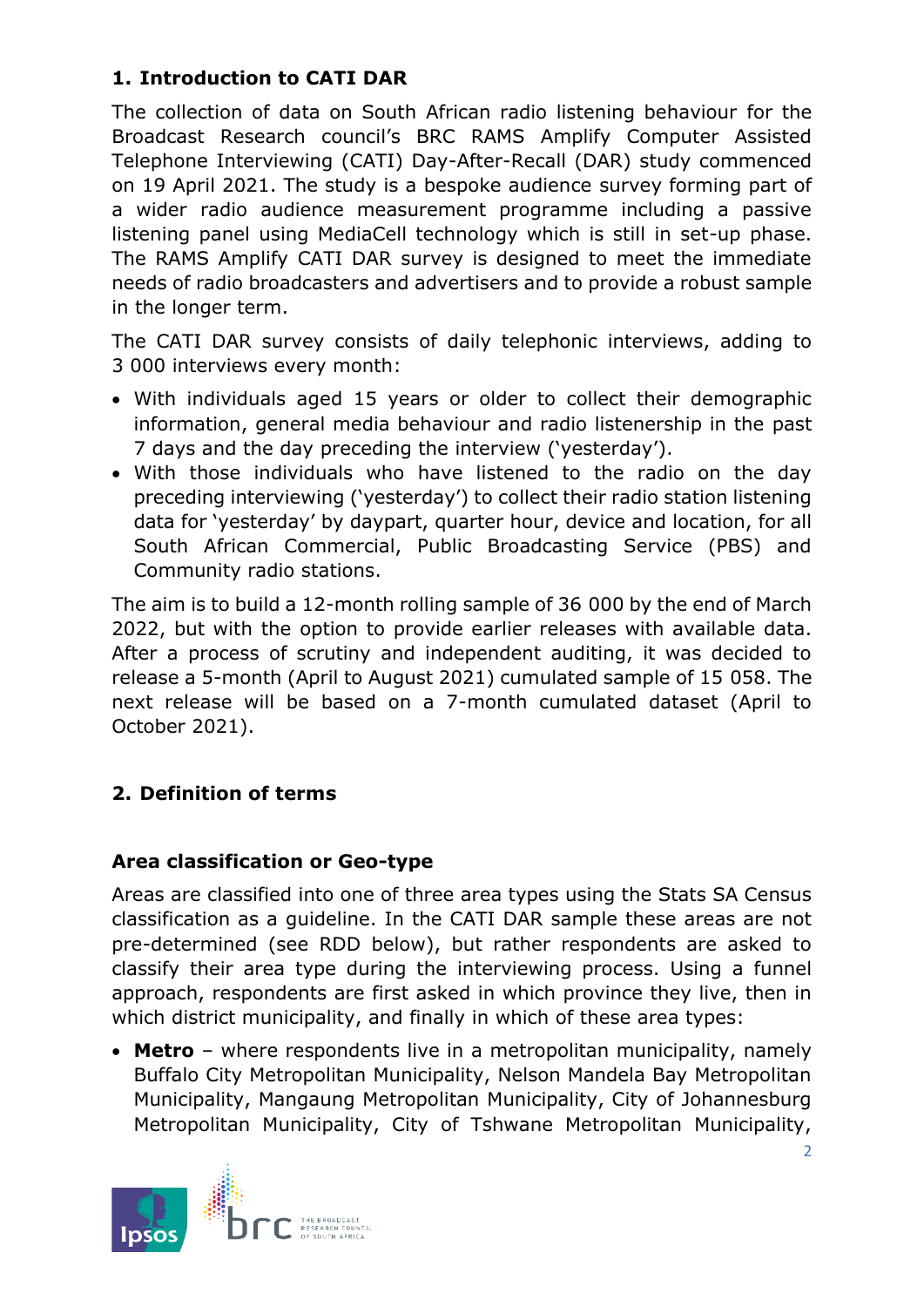Ekurhuleni Metropolitan Municipality, eThekwini Metropolitan Municipality and City of Cape Town Metropolitan Municipality, their area type is automatically programmed as "metro". Respondents who do not live in one of the metropolitan municipalities are asked to choose one of the options below:

- **Non-metro Urban** in the questionnaire this is defined as "city, town, large or small village.
- **Rural** in the questionnaire this is defined as "rural settlement or deep rural".

To mitigate possible miss-classification arising from self-classification, a system was introduced starting October 2021 whereby respondents are asked to provide the name of the suburb in which they live. Where provided, these suburb or sub-place names may be correlated with Enumeration Area data and used to define the respondent's area type more accurately.

#### **CATI DAR**

Computer-Assisted Telephone Day-After Recall Interviews are interviews done via out-bound telephone calls. The Day After Recall method of questioning for audience measurement is a method where respondents are asked about their radio listening on the day preceding the day of interviewing. An interviewer conducts the interview as per the CATI computer script and captures the answer on computer. Data is uploaded to a central database once the interview is complete.

# **Random Digit Dialling (RDD)**

The monthly sample is achieved through random digit dialling. This method provides a random sample of South Africans aged 15 years or older who own cell phones. A random set of cell phone numbers to be used during fieldwork is generated using all prefixes available in South.

#### **Disproportionate sample**

In a disproportionate sample, the achieved CATI DAR sample size per stratum does not match the proportion of that stratum in the population. This requires the results to be adjusted so that the correct profile is reestablished through weighting some strata up or down. Disproportionate samples may be the result of the RDD and CATI DAR field process, or the result of pre-set targets based on certain required variables. For BRC RAMS Amplify disproportionate targets are set with a higher disproportionate allocation to Urban areas.

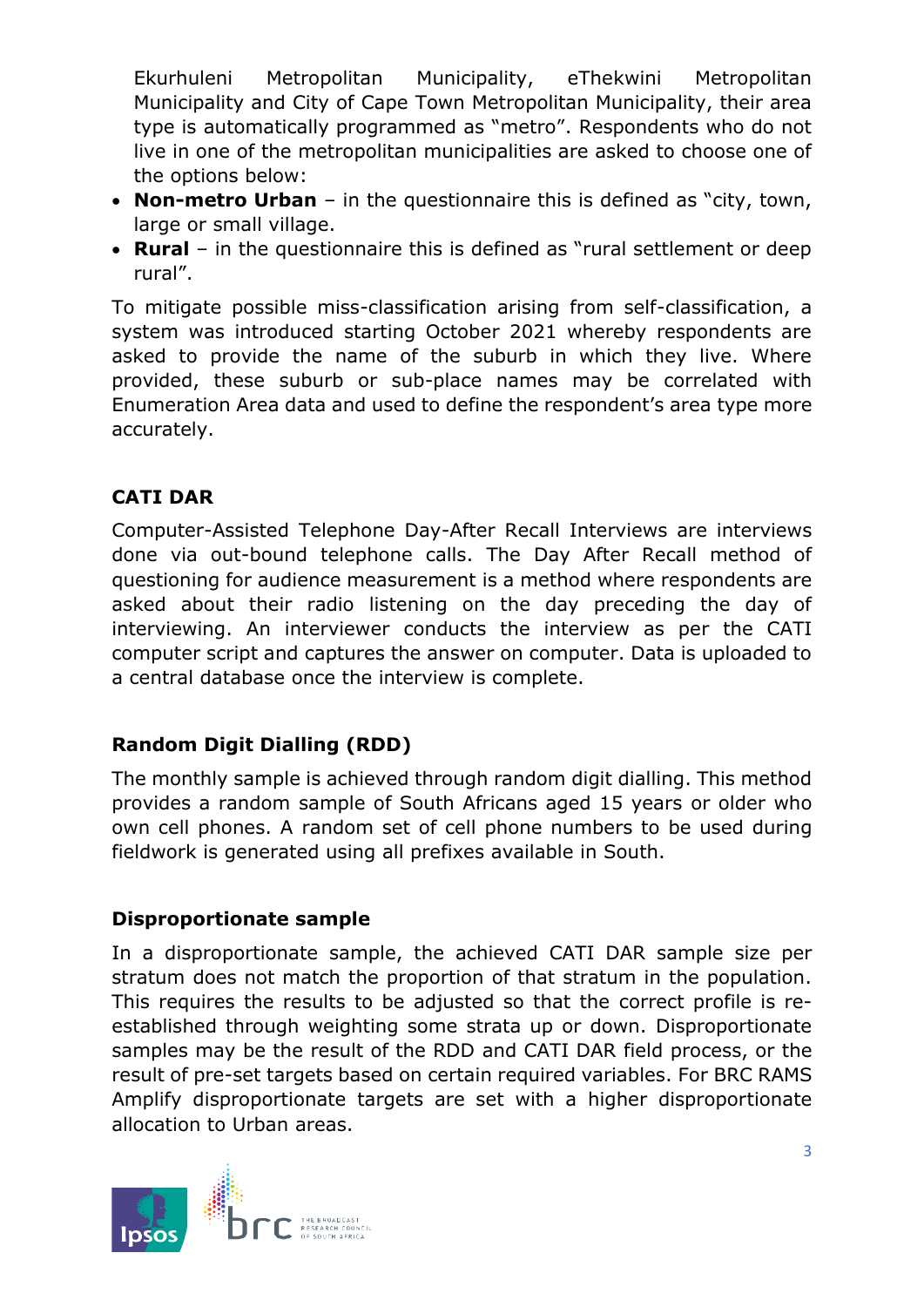## **Enumeration area (EA)**

The smallest geographical unit (piece of land) into which the country is divided by Stats SA for census or survey purposes. For BRC RAMS Amplify, EA targets are not pre-set, but monitored by collecting location data from respondents.

#### **Flooded respondents**

CATI DAR is based on individual respondents and not households. In cases where certain demographic cells prove challenging to fill, respondents are asked if any other household members fit the requirements. These leads are then followed up in field.

# **Geography type (Geotype)**

The geography type is based on the official Statistics South Africa classification which uses input from the Surveyor General. The three geography types are Urban, Farm and Traditional.

#### **GTI**

Geoterra Image (GTI) Geoterra Image is a company which transforms remotely-sensed data into spatial information which is enriched with supplemental information from unrelated sources to provide insight on human activities and which is able to be generated and supplied in the form of map-based products. Furthermore, GTI provides advisory services on sample targets, frames, updated population estimates and weighting procedures.

#### **Respondent**

Al respondents on CATI DAR are individual respondents and their answers represent those of individuals and not households.

#### **District Municipality**

District Municipalities and their boundaries are officially recognised areas as defined by the Municipal Demarcation Board. Eight municipalities have been classified as 'Metropolitan Municipalities', namely Buffalo City Metropolitan Municipality, Nelson Mandela Bay Metropolitan Municipality, Mangaung Metropolitan Municipality, City of Johannesburg Metropolitan

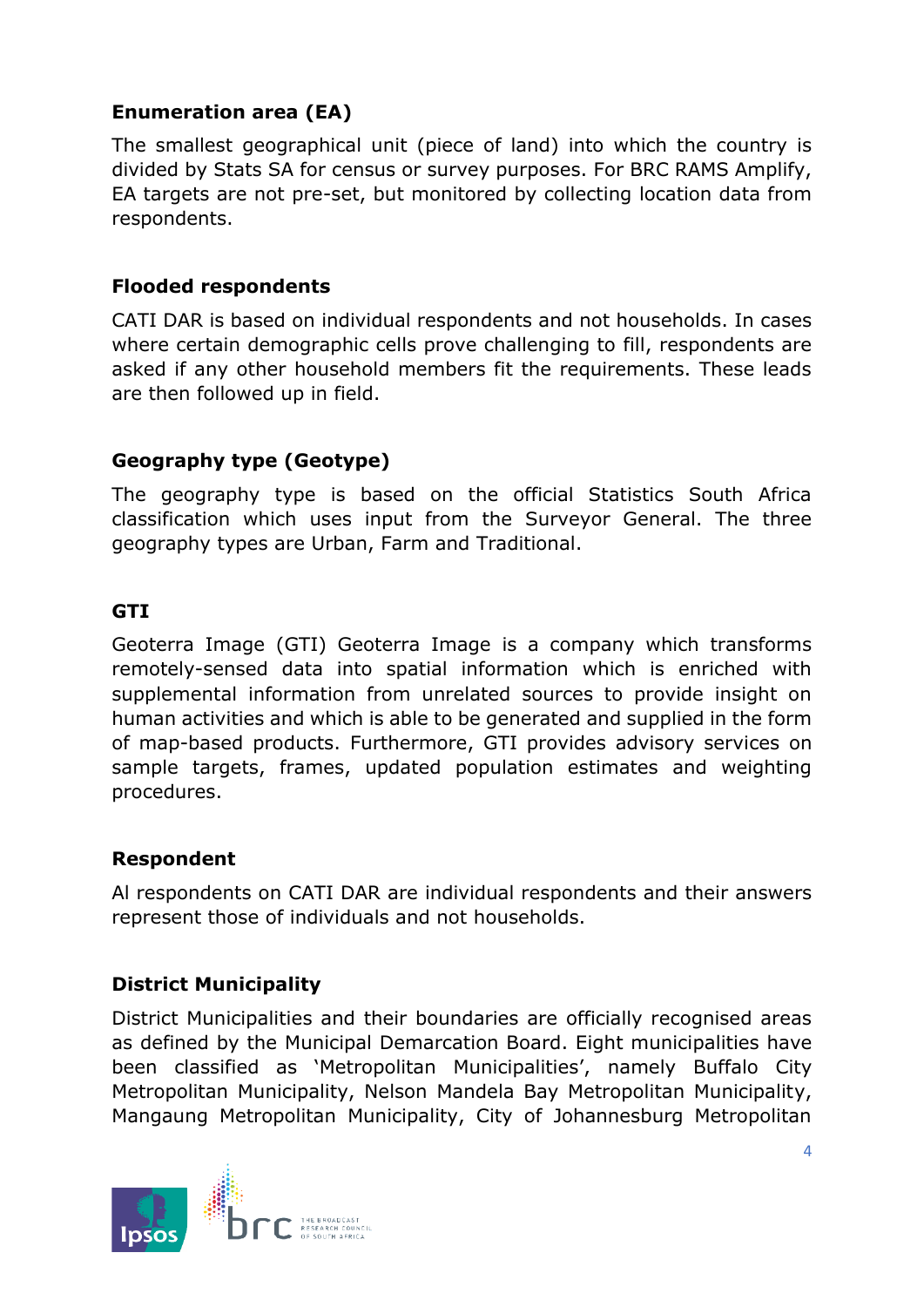Municipality, City of Tshwane Metropolitan Municipality, Ekurhuleni Metropolitan Municipality, eThekwini Metropolitan Municipality and City of Cape Town Metropolitan Municipality.

#### **Province**

The nine provincial boundaries in the BRC RAMS Amplify sample align with those of Statistics South Africa.

#### **Radio listening: past 7 days and yesterday**

Respondents are asked which stations they listened to for 5 minutes or more in the past 7 days, and, of these, which on the day preceding the interview.

#### **Radio stations**

All stations broadcasting on an AM or FM frequency, as published by The Independent Communications Authority of South Africa (ICASA). This excludes radio stations that broadcast exclusively through streaming.

#### **Sampling frame**

The RAMS Amplify CATI DAR target sample frame comprises target sample proportions by gender, age group, race, province, Geotype and Neighbourhood Lifestyle Index (NLI).

#### **Neighbourhood Lifestyle Index (NLI)**

NLI is a GTI proprietary demographic index that indicates a neighbourhood's relative wealth at EA level. For CATI DAR interviewing, annual gross household income is used as a proxy for NLI and forms part of the target sampling frame.

#### **Time spent listening**

The number of hours people listen to the radio across an average day, derived from the total quarter hours of listening recorded against each station.

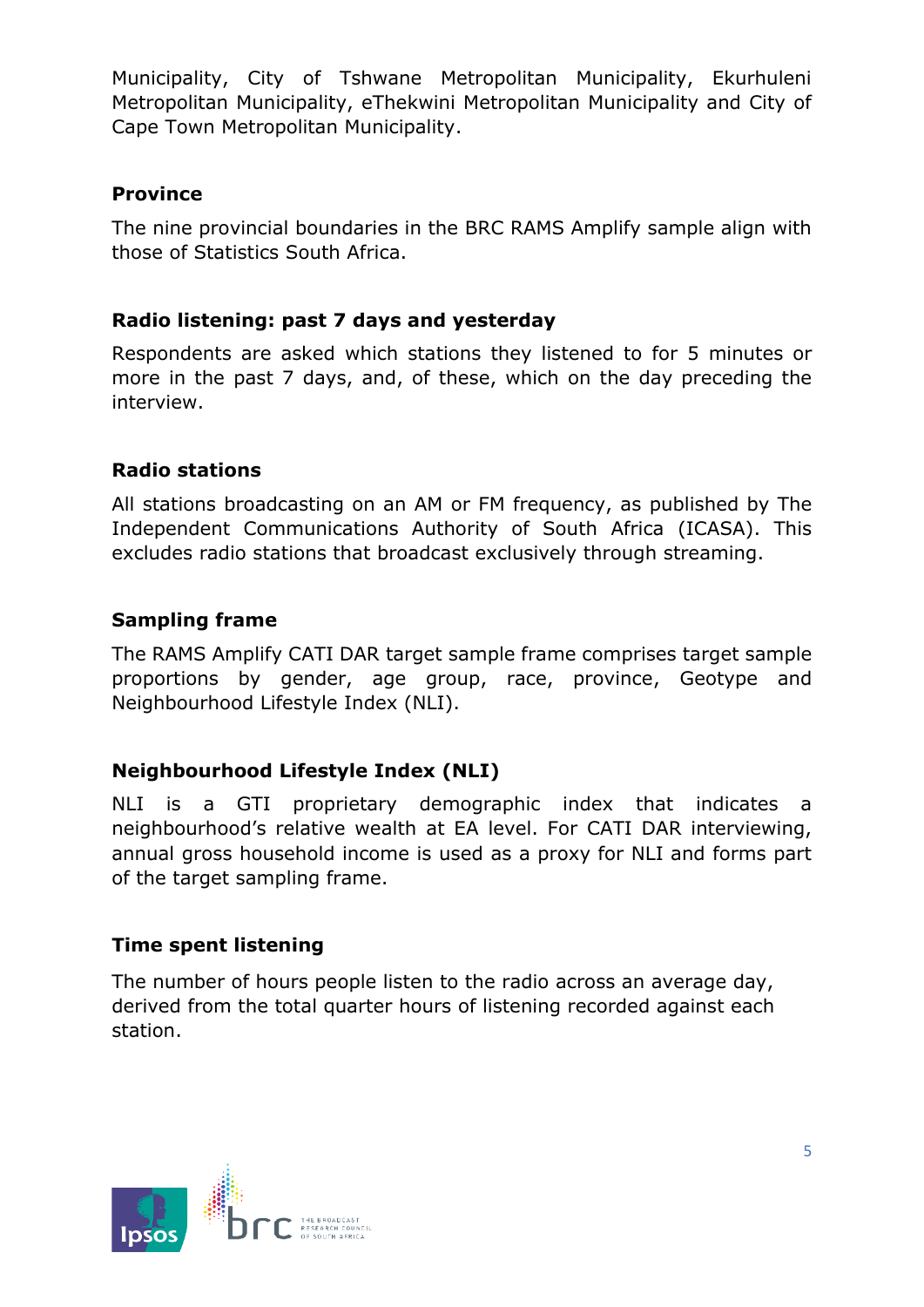# **3. The BRC RAMS Amplify sample**

The monthly sample size is 3 000 individuals, building up to an annual (or 12-month) rolling sample of 36 000 individuals.

#### **The sampling approach**

The sample is achieved through Random Digit Dialling (RDD) and compared to the target sample on an on-going basis.

Random Digit Dialling, by nature, provides samples that fall out proportionately to the general South African population. As a way to monitor and ameliorate the possible under-representation of non-urban areas, a control measure has been introduced by monitoring ranges of deviation from a proportional ideal as follows:

- If proportion is 50% or more: 7.5% deviation
- 25% 50%: 15% deviation
- 10% 25%: 10% deviation
- 10% or less: 20% deviation

The BRC RAMS Amplify CATI DAR target sampling frame is constructed through a stratified multistage design process in consultation with GTI, using their up-to-date population estimates on key strata, namely Geotype, province, race, age and NLI.

These key sample variables are determined for each respondent during the CATI DAR interview. Achieved sample reports are provided daily to monitor the sample performance against the target.

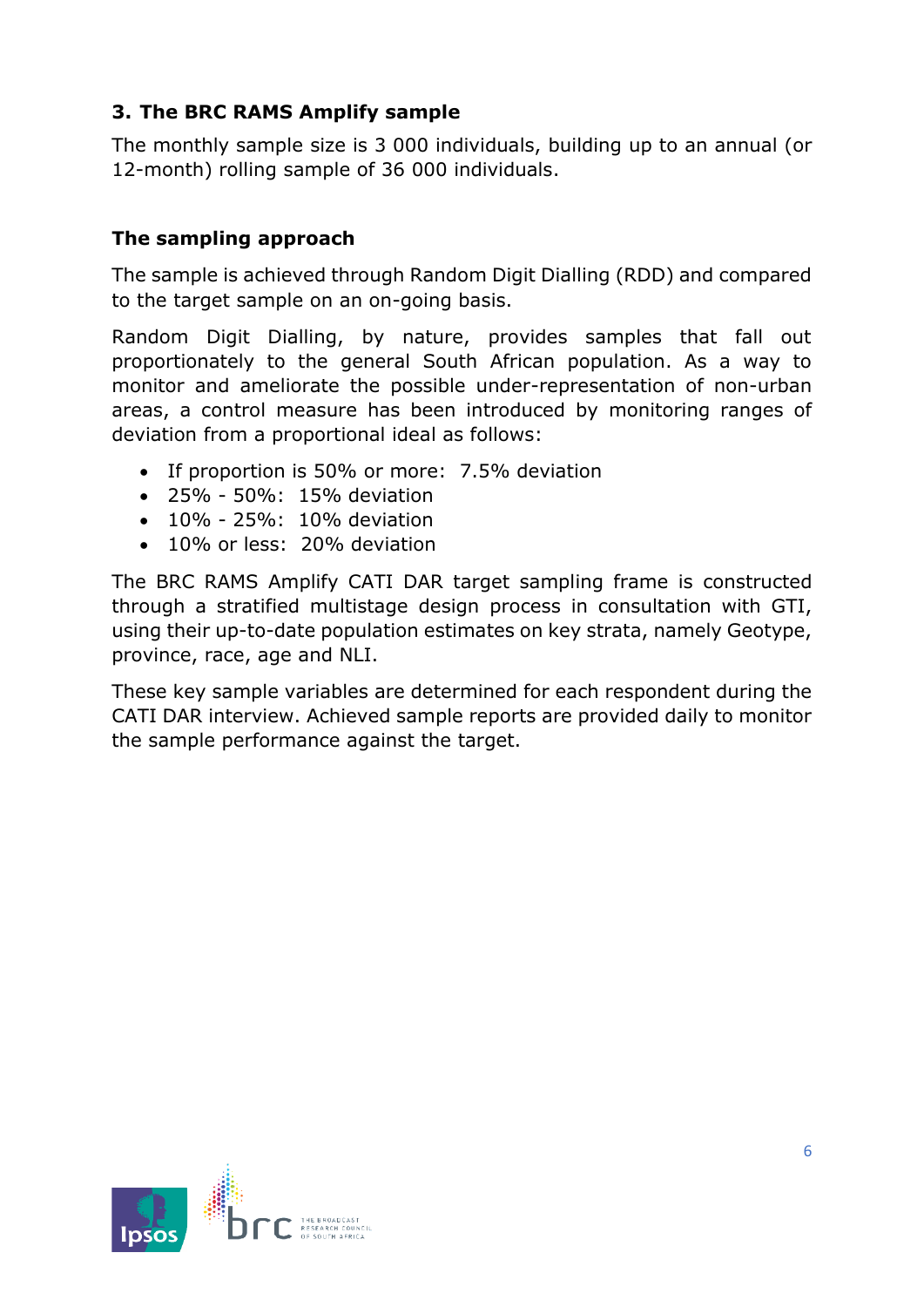# **4. Survey technique**

## **Methodology**

Respondents are called using the CATI RDD system. Respondents who are 15 years old or older and who are willing to continue with the interview are asked about their radio listening, namely the stations they listened to in the past 7 days and 'yesterday'. Quarter hour listening, device and location are recorded for stations listened to 'yesterday'.

Where respondents do not listen to the radio, their demographic details and general media behaviour are recorded and added to the dataset.

The interview takes approximately 20 minutes for non-radio listeners and 28 minutes for radio listeners.

#### **Securing a respondent**

Respondents are called from a random set of numbers and are screened for age and for their willingness to participate in the interview.

In case of refusals, non-qualified respondents, or drop-offs, the next available number in the RDD list is called.

#### **The CATI DAR questionnaire**

The following topics are covered in the questionnaire:

- Demographics: home language, gender, age, population group, residence by province, district or metropolitan municipality, suburb/town/village, general media usage, SEM, household size, level of education, work status, gross monthly household income used as a proxy for NLI, marital status and shopping responsibility;
- radio station(s) listened to in past 7 days
- radio station(s) listened to by day of the week, based on 'yesterday listening';
- daypart and quarter-hour listening for radio station(s) listened to 'yesterday';
- device on which radio was listened to, based on station(s) listened to 'yesterday';
- location when listening to the radio, based on station(s) listened to 'yesterday';
- favourite radio station;

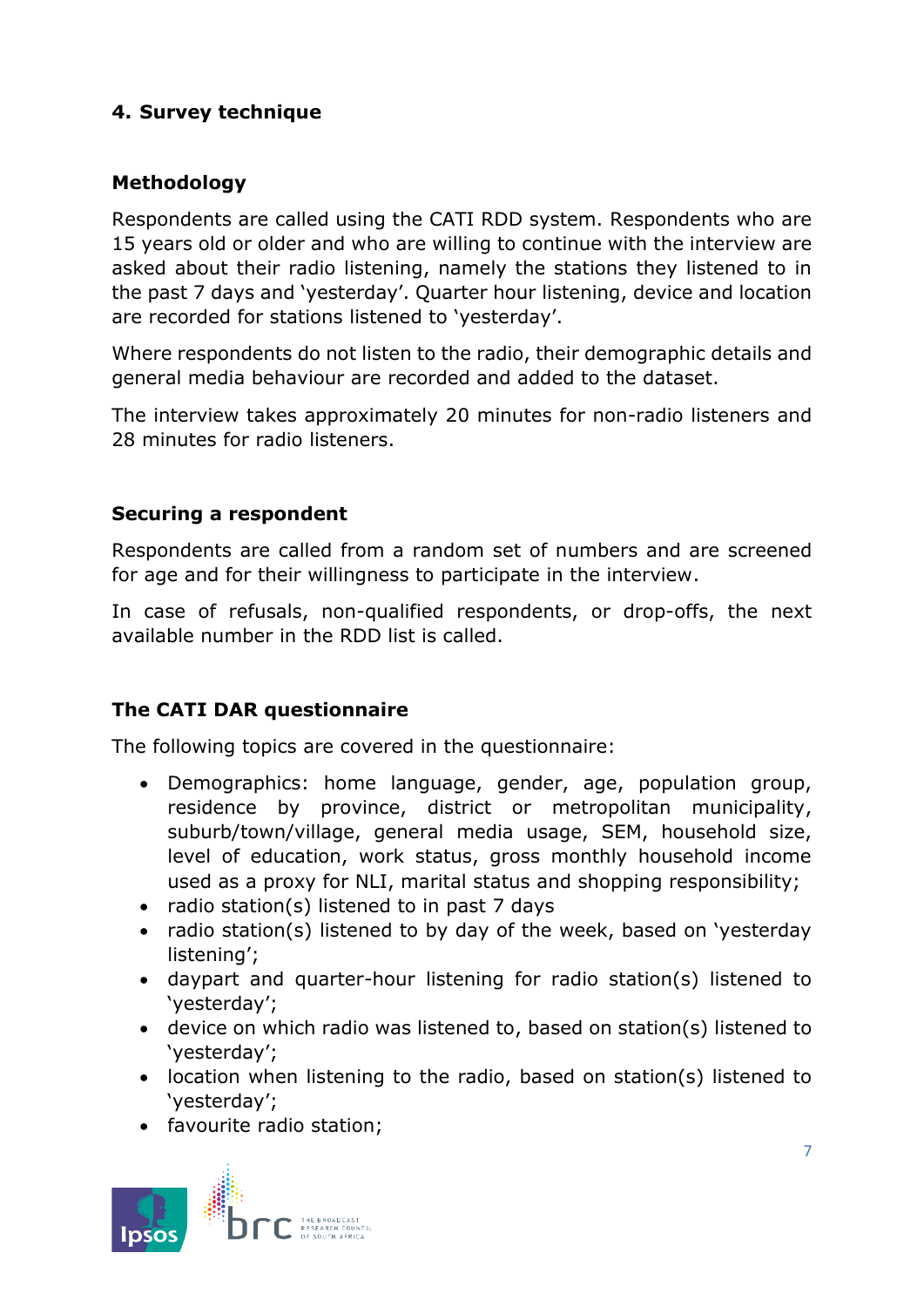- favourite presenter on favourite radio station;
- kinds of radio shows preferred;
- attendance at any radio events in past month;
- any radio stations stopped listening to in past month, and reason;
- any radio station switched to in past month.

Stations not included in the master list, which start airing during a month of fieldwork, are added for the following month's fieldwork. The same applies to stations removed from the list.

All stations included in the master list will be reflected in the BRC RAMS Amplify survey for a given rolling 12-month period. Given the cumulative nature of the dataset, stations removed during a rolling 12-month period will be automatically removed as and when the month of removal is deleted from the rolling dataset.

The release deck will include profiling analyses of all Commercial and PBS stations, and for those community stations with sample bases of 40 or more. Past 7 days and 'yesterday' listenership figures will be included for all the above and for those community stations with sample bases of 20 or more.

# **5. Data collection and quality control**

The CATI DAR questionnaire is scripted for computer interviewing and as such has check-edits built in. If any changes are made to the questionnaire, such as stations added or removed, then the script is thoroughly checked before fieldwork.

For monitoring and quality control purposes, all CATI calls are recorded and stored securely. The call centre as real-time listening facilities that enable supervisors to listen in real time and watch interviewers' key strokes live on the spot.

A minimum of 20% of all interviews are monitored through listening.

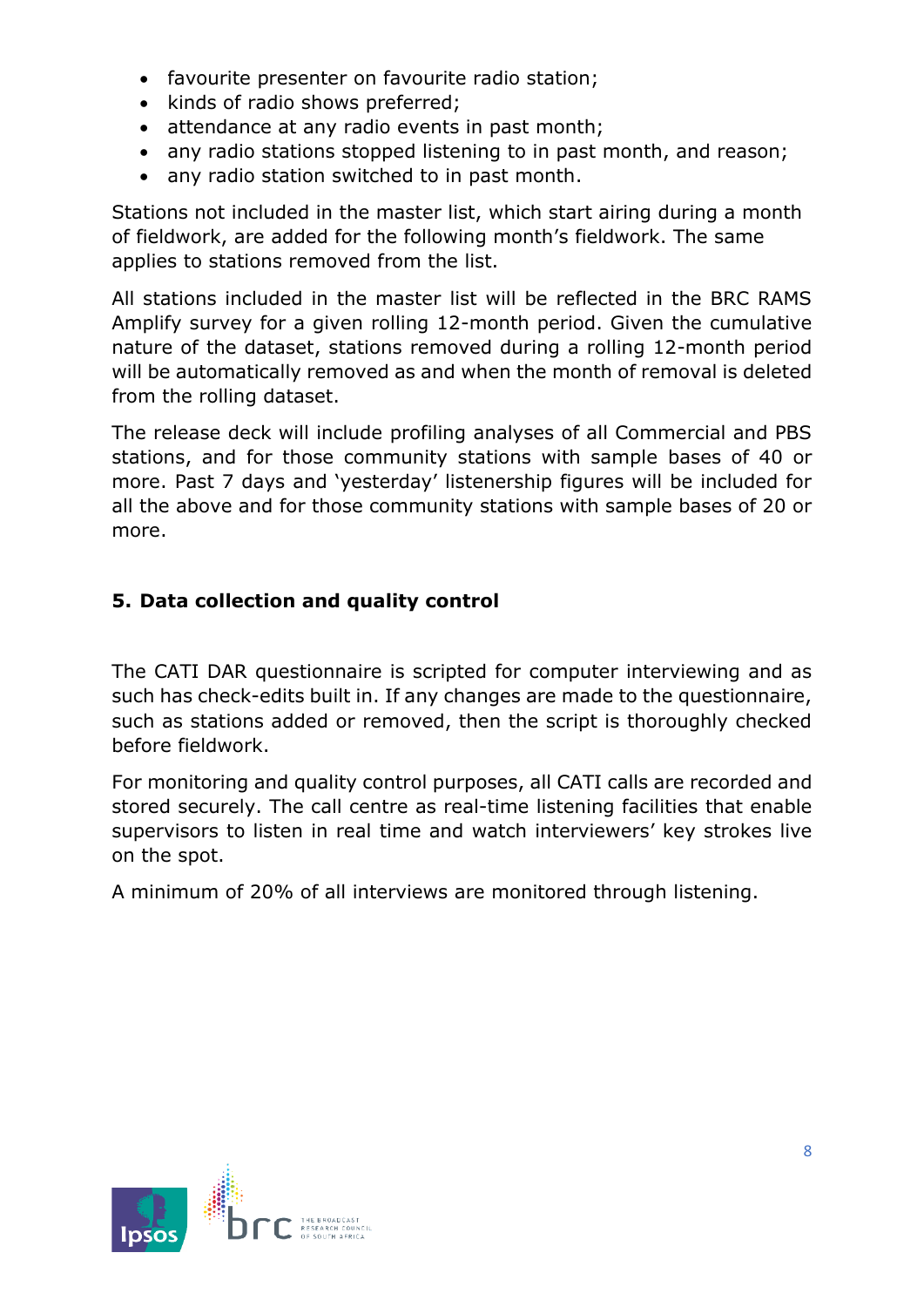# **6. Sample weighting**

After data collection and capturing, the data will be appropriately weighted, to align the sample with the target population as closely as possible, and to compensate for disproportions resulting from the fieldwork process.

The BRC RAMS Amplify data is weighted to match the data provided by GTI. Weights are applied at province level using these variables:

- Race
- Gender
- Geotype
- Age
- Day of week

A Random Iterative Method (RIM) weighting is applied. RIM weighting uses a mathematical algorithm to help provide an even distribution of results across the province, while balancing the required weighting variables with predetermined totals. It weights the specified variable simultaneously and disturbs each variable as little as possible. This in turn protects the integrity of the data and supports the precision of research estimates.

A weighting efficiency report is produced with each release.

Different weighting schemata are computed for individual-level data and will form part of the dataset as separate weight factor variables.

# **7. Reporting**

Once a 12-month set of data is achieved, audience data will be released on a monthly basis. In the interim releases are determined based on scrutiny and independent auditing recommendations as to the stability of the available data.

A scrutiny deck and session, as well as a listenership report will be provided with each release.

A full release presentation will be provided and quarterly (3-month) cycle.

The release presentation outlines the full sample, general listening trends and station-level results.

In addition, dashboards are produced on a quarterly basis for all Commercial or PBS stations and for community stations with a base size of 40 or more. The dashboards show the listening figures, station-listener profiles (demographics, device and location listening) and quarter-hour curves.